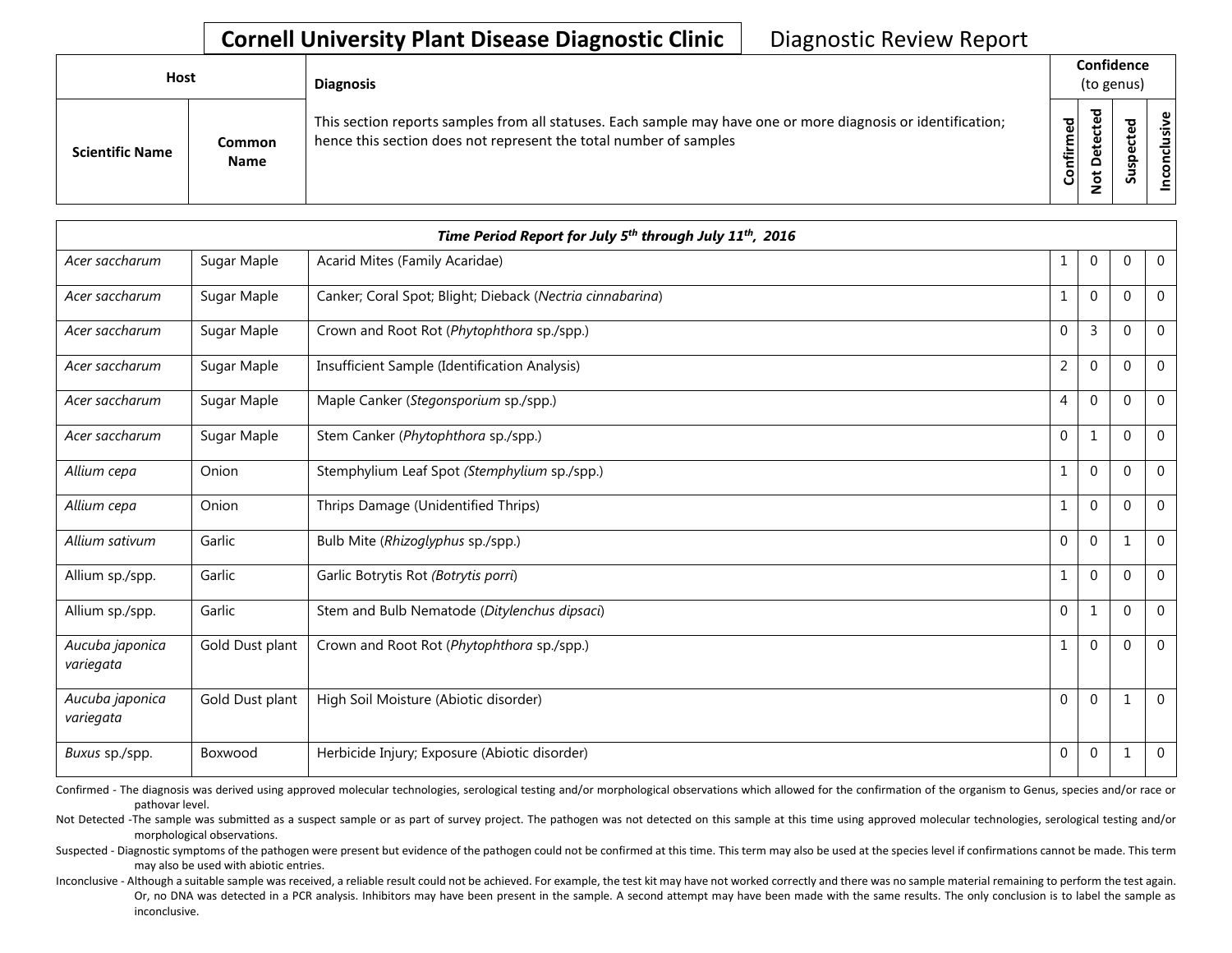| Host                   |                       | <b>Diagnosis</b>                                                                                                                                                                   |                   | Confidence<br>(to genus) |          |                 |
|------------------------|-----------------------|------------------------------------------------------------------------------------------------------------------------------------------------------------------------------------|-------------------|--------------------------|----------|-----------------|
| <b>Scientific Name</b> | Common<br><b>Name</b> | This section reports samples from all statuses. Each sample may have one or more diagnosis or identification;<br>hence this section does not represent the total number of samples | ಕ<br>Ō<br>Confirm | ᇃ                        | <b>i</b> | usive<br>ဒ<br>- |

| Buxus sp./spp.     | Boxwood    | Boxwood Blight; Leaf and Stem Blight (Calonectria pseudonaviculata) | $\mathbf 0$    | 1              | 0              | $\mathbf 0$  |
|--------------------|------------|---------------------------------------------------------------------|----------------|----------------|----------------|--------------|
| Buxus sp./spp.     | Boxwood    | Boxwood Psyllid (Psylla buxi)                                       | $\mathbf 0$    | $\mathbf 0$    | $\overline{2}$ | $\mathbf 0$  |
| Buxus sp./spp.     | Boxwood    | Boxwood Volutella Blight; Canker (Volutella buxi)                   | $\mathbf{1}$   | $\Omega$       | $\mathbf{0}$   | $\mathbf 0$  |
| Buxus sp./spp.     | Boxwood    | Fusarium Stem Rot (Fusarium sp./spp.)                               | $\mathbf{1}$   | $\mathbf{0}$   | 0              | $\mathbf 0$  |
| Buxus sp./spp.     | Boxwood    | Volutella Leaf Blight; Dieback (Volutella sp./spp.)                 | $\mathbf{1}$   | $\mathbf 0$    | $\mathbf{0}$   | $\mathbf 0$  |
| Fragaria sp./spp.  | Strawberry | Crown and Root Rot (Phytophthora sp./spp.)                          | $\mathbf 0$    | $\overline{2}$ | $\mathbf{0}$   | $\mathbf{0}$ |
| Fragaria sp./spp.  | Strawberry | Unspecified Pathology (Fusarium sp./spp.)                           | $\overline{2}$ | $\mathbf 0$    | $\Omega$       | $\mathbf 0$  |
| Fragaria sp./spp.  | Strawberry | Verticillium Wilt (Verticillium sp./spp.)                           | $\mathbf{1}$   | $\Omega$       | $\Omega$       | $\mathbf{0}$ |
| Hosta sp./spp.     | Hosta      | Bacterial Soft Rot (Unidentified Bacterium)                         | $\mathbf{1}$   | $\mathbf 0$    | $\mathbf{0}$   | $\mathbf 0$  |
| Hosta sp./spp.     | Hosta      | Unknown Abiotic Disorder (Abiotic disorder)                         | $\mathbf 0$    | $\Omega$       | $\mathbf{1}$   | $\mathbf{0}$ |
| Humulus lupulus    | Hops       | Additional Sample Requested (Identification Analysis)               | $\mathbf{1}$   | $\mathbf 0$    | $\Omega$       | $\mathbf 0$  |
| Humulus lupulus    | Hops       | No Pathogen Found (Identification Analysis)                         | $\mathbf{1}$   | $\Omega$       | $\Omega$       | $\Omega$     |
| Humulus lupulus    | Hops       | Root Damage (Abiotic disorder)                                      | $\mathbf 0$    | $\mathbf{0}$   | $\mathbf 1$    | $\mathbf 0$  |
| Juniperus sp./spp. | Juniper    | Armillaria Root Rot (Armillaria sp./spp.)                           | $\mathbf 0$    | $1\,$          | $\Omega$       | $\mathbf 0$  |
| Juniperus sp./spp. | Juniper    | Crown and Root Rot (Phytophthora sp./spp.)                          | $\mathbf 0$    | 1              | 0              | $\mathbf{0}$ |

Confirmed - The diagnosis was derived using approved molecular technologies, serological testing and/or morphological observations which allowed for the confirmation of the organism to Genus, species and/or race or pathovar level.

Not Detected -The sample was submitted as a suspect sample or as part of survey project. The pathogen was not detected on this sample at this time using approved molecular technologies, serological testing and/or morphological observations.

Suspected - Diagnostic symptoms of the pathogen were present but evidence of the pathogen could not be confirmed at this time. This term may also be used at the species level if confirmations cannot be made. This term may also be used with abiotic entries.

Inconclusive - Although a suitable sample was received, a reliable result could not be achieved. For example, the test kit may have not worked correctly and there was no sample material remaining to perform the test again. Or, no DNA was detected in a PCR analysis. Inhibitors may have been present in the sample. A second attempt may have been made with the same results. The only conclusion is to label the sample as inconclusive.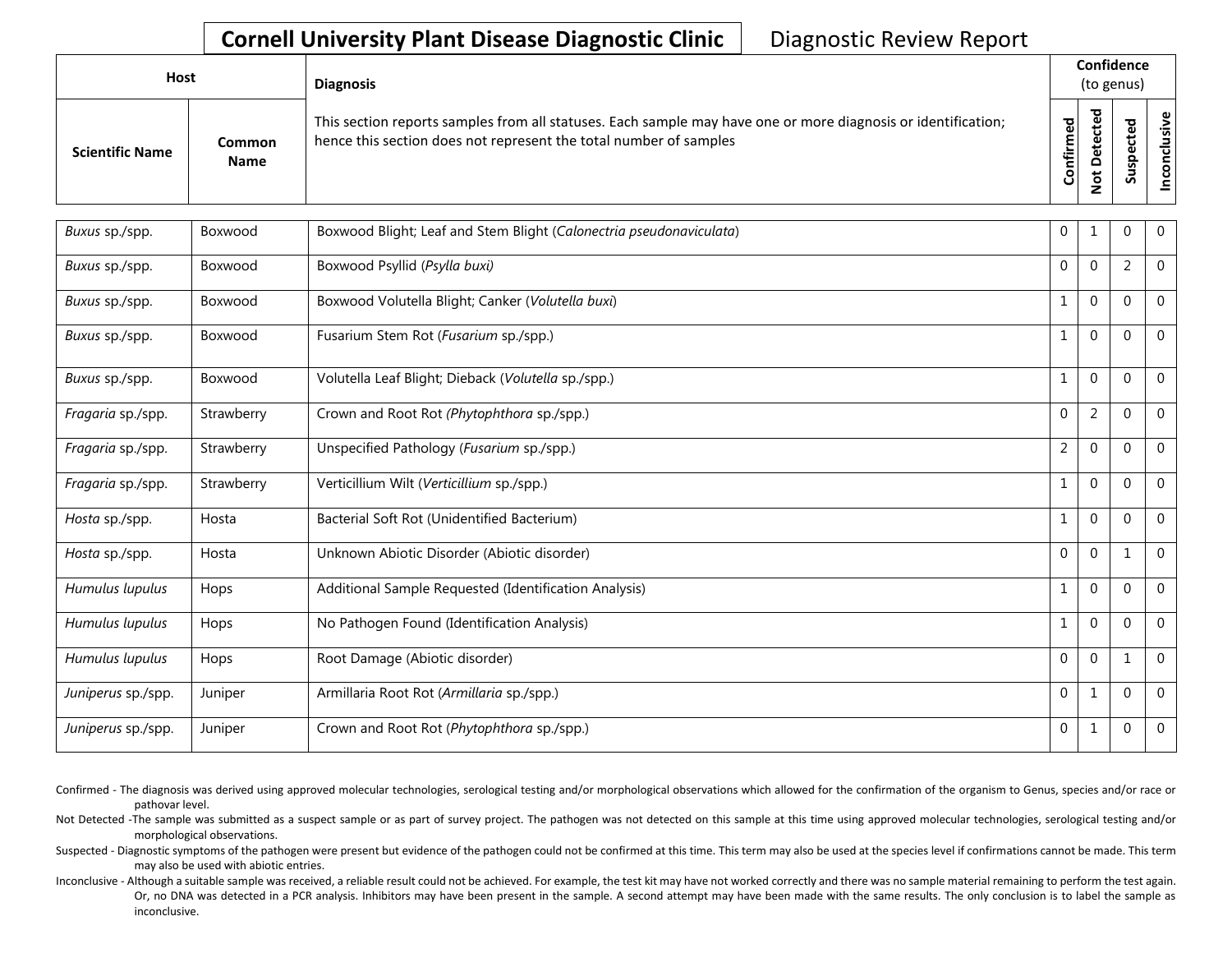| Host                   |                       | <b>Diagnosis</b>                                                                                                                                                                   |  | Confidence<br>(to genus)<br>ᇃ<br>$\mathbf{\omega}$<br>ිත<br>ම<br>ъ<br>ω<br>$\overline{\mathbf{a}}$<br>nfirm<br>요<br>o<br>w<br>$\circ$<br>පි<br>ں |  |  |  |  |  |
|------------------------|-----------------------|------------------------------------------------------------------------------------------------------------------------------------------------------------------------------------|--|--------------------------------------------------------------------------------------------------------------------------------------------------|--|--|--|--|--|
| <b>Scientific Name</b> | Common<br><b>Name</b> | This section reports samples from all statuses. Each sample may have one or more diagnosis or identification;<br>hence this section does not represent the total number of samples |  |                                                                                                                                                  |  |  |  |  |  |

| Juniperus sp./spp. | Juniper                 | Tip Blight (Kabatina sp./spp.)                                     | 1            | $\Omega$     | $\Omega$    | $\Omega$ |
|--------------------|-------------------------|--------------------------------------------------------------------|--------------|--------------|-------------|----------|
| Juniperus sp./spp. | Juniper                 | Unknown Abiotic Disorder (Abiotic disorder)                        | $\Omega$     | $\Omega$     | 1           | $\Omega$ |
| Malus sp./spp.     | Crabapple               | Apple Black Rot (Diplodia seriata)                                 | $\mathbf{1}$ | $\mathbf{0}$ | $\Omega$    | $\Omega$ |
| Malus sp./spp.     | Crabapple               | Cedar-Hawthorn Rust (Gymnosporangium globosum)                     | $\mathbf{1}$ | $\Omega$     | $\Omega$    | $\Omega$ |
| Malus sp./spp.     | Crabapple               | Cedar-Quince Rust (Gymnosporangium clavipes)                       | $\mathbf{1}$ | $\Omega$     | $\Omega$    | $\Omega$ |
| Pinus strobus      | Eastern White<br>pine   | Brown Spot; Needle Blight (Mycosphaerella dearnessii)              | $\mathbf{1}$ | $\Omega$     | $\Omega$    | $\Omega$ |
| Pyrus sp./spp.     | Pear<br>(ornamental)    | Fire Blight (Erwinia amylovora)                                    | $\mathbf{1}$ | $\mathbf{0}$ | $\Omega$    | $\Omega$ |
| Ribes rubrum       | Red Northern<br>currant | Tomato Ringspot (ToRSV) (Nepovirus Tomato Ringspot Virus)          | $\mathbf 0$  | $\Omega$     | 1           | $\Omega$ |
| Thuja sp./spp.     | Arborvitae              | Moisture Stress (Abiotic disorder)                                 | $\mathbf 0$  | $\Omega$     | 1           | $\Omega$ |
| Thuja sp./spp.     | Arborvitae              | Pestalotiopsis Needle Blight; Tip Blight (Pestalotiopsis sp./spp.) | $\mathbf{1}$ | $\Omega$     | $\Omega$    | $\Omega$ |
| Thuja sp./spp.     | Arborvitae              | Root Damage (Abiotic disorder)                                     | $\mathbf 0$  | $\Omega$     | 1           | $\Omega$ |
| Ulmus sp./spp.     | Elm                     | Dutch Elm Disease (Ophiostoma sp./spp.)                            | 3            | $\Omega$     | $\Omega$    | $\Omega$ |
| Vinca minor        | Lesser<br>Periwinkle    | Rhizoctonia Stem and Root Rot (Rhizoctonia sp./spp.)               | $\mathbf{1}$ | $\Omega$     | $\mathbf 0$ | $\Omega$ |

Confirmed - The diagnosis was derived using approved molecular technologies, serological testing and/or morphological observations which allowed for the confirmation of the organism to Genus, species and/or race or pathovar level.

Not Detected -The sample was submitted as a suspect sample or as part of survey project. The pathogen was not detected on this sample at this time using approved molecular technologies, serological testing and/or morphological observations.

Suspected - Diagnostic symptoms of the pathogen were present but evidence of the pathogen could not be confirmed at this time. This term may also be used at the species level if confirmations cannot be made. This term may also be used with abiotic entries.

Inconclusive - Although a suitable sample was received, a reliable result could not be achieved. For example, the test kit may have not worked correctly and there was no sample material remaining to perform the test again. Or, no DNA was detected in a PCR analysis. Inhibitors may have been present in the sample. A second attempt may have been made with the same results. The only conclusion is to label the sample as inconclusive.